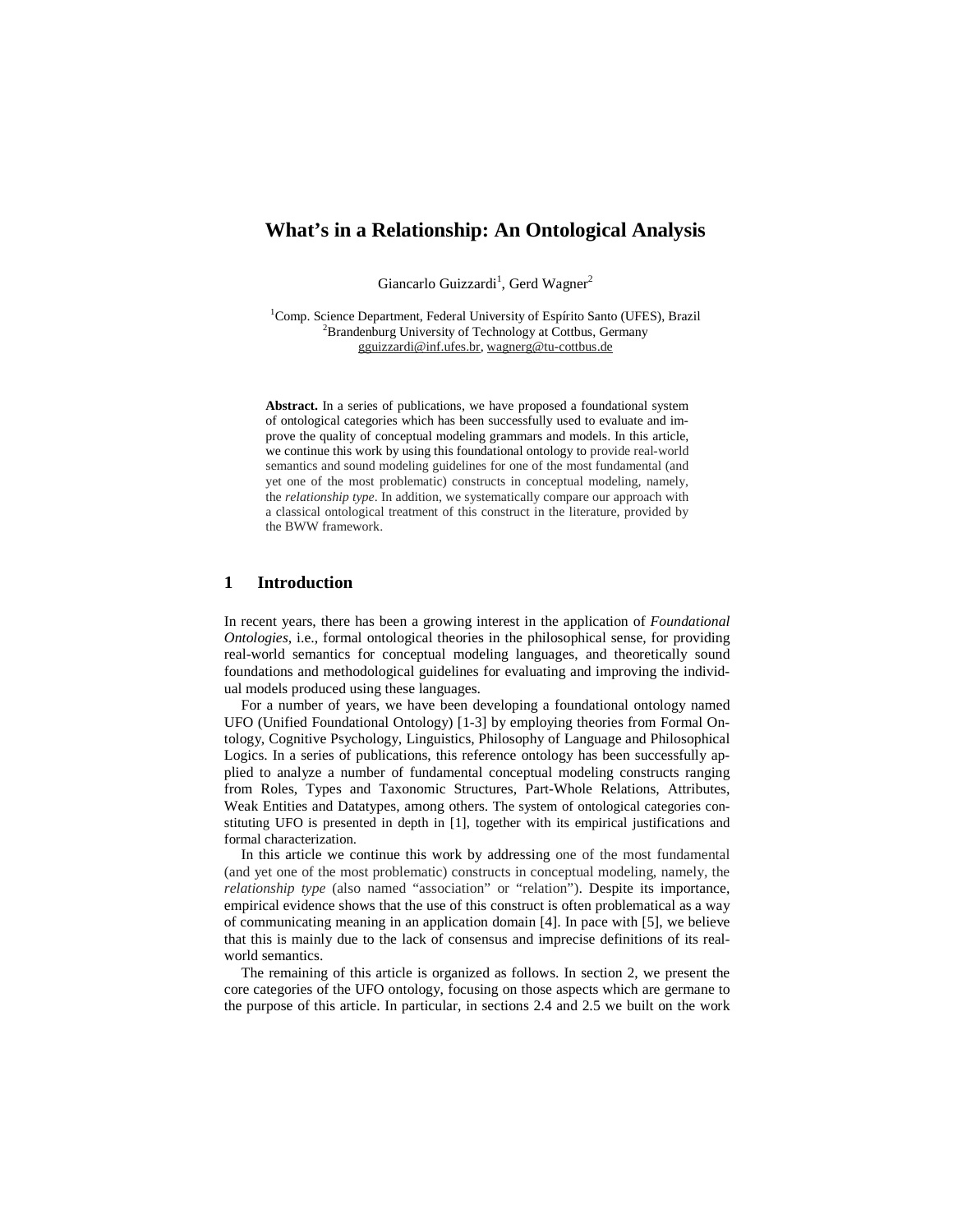presented in [2] to propose an ontological theory of relations. In section 3, we employ the theory presented in section 2 to provide an ontological analysis of relationship types and well-founded guidelines for their representation in conceptual models. In section 4, we briefly compare the results of section 3 with a classical ontological treatment of this construct in the literature, provided by BWW framework. Section 5 presents some final considerations.

## **2 Background: The Unified Foundational Ontology (UFO)**

The core of the UFO ontology is depicted in figure 1 below. A fundamental distinction in this ontology is between the categories of *Individual* and *Universal*. Individuals are entities that exist in reality possessing a unique identity. Universals, conversely, are space-time independent pattern of features, which can be realized in a number of different individuals. The core of this ontology exemplifies the so-called *Aristotelian ontological square* comprising the category pairs *Object-Object Universal*, *Trope-Trope Universal*. From a metaphysical point of view, this choice allows for the construction of a parsimonious ontology, based on the primitive and formally defined notion of *existential dependence* [1]: **Definition 1 (existential dependence):** Let the predicate ε denote existence. We have that an individual *x* is *existentially dependent* on another individual *y* (symbolized as  $ed(x, y)$ ) iff, as a matter of necessity, *y* must exist whenever *x* exists, or formally (1).  $ed(x,y) =_{def} \Box(e(x) \rightarrow e(y))$ . In complementary manner, we define two individuals as independent from each other as: **(2).**  $\text{indep}(x,y) =_{def} \neg \text{ed}(x,y) \land \neg \text{ed}(y,x).$ 



**Figure 1.** Excerpt of the Foundational ontology UFO.

### **2.1 Tropes and Objects**

Intuitively, a trope is an instance of a property (i.e., the instance of an objectified property) of a specific entity: the redness of John's T-shirt is a trope that *inheres* to John's T-shirt (the host). Both John's T-shirt and the redness of John's T-shirt are individuals. However, they are individuals of very different natures. Tropes are individuals which can only exist in other individuals, i.e., they are *existentially dependent* on other individuals in the way, for instance, the color and the weight of an apple *a* depend on *a*, the electric charge of a conductor *c* depends on *c*, or John's headache depends on John. In contrast, individuals such as John, the apple *a*, and the conductor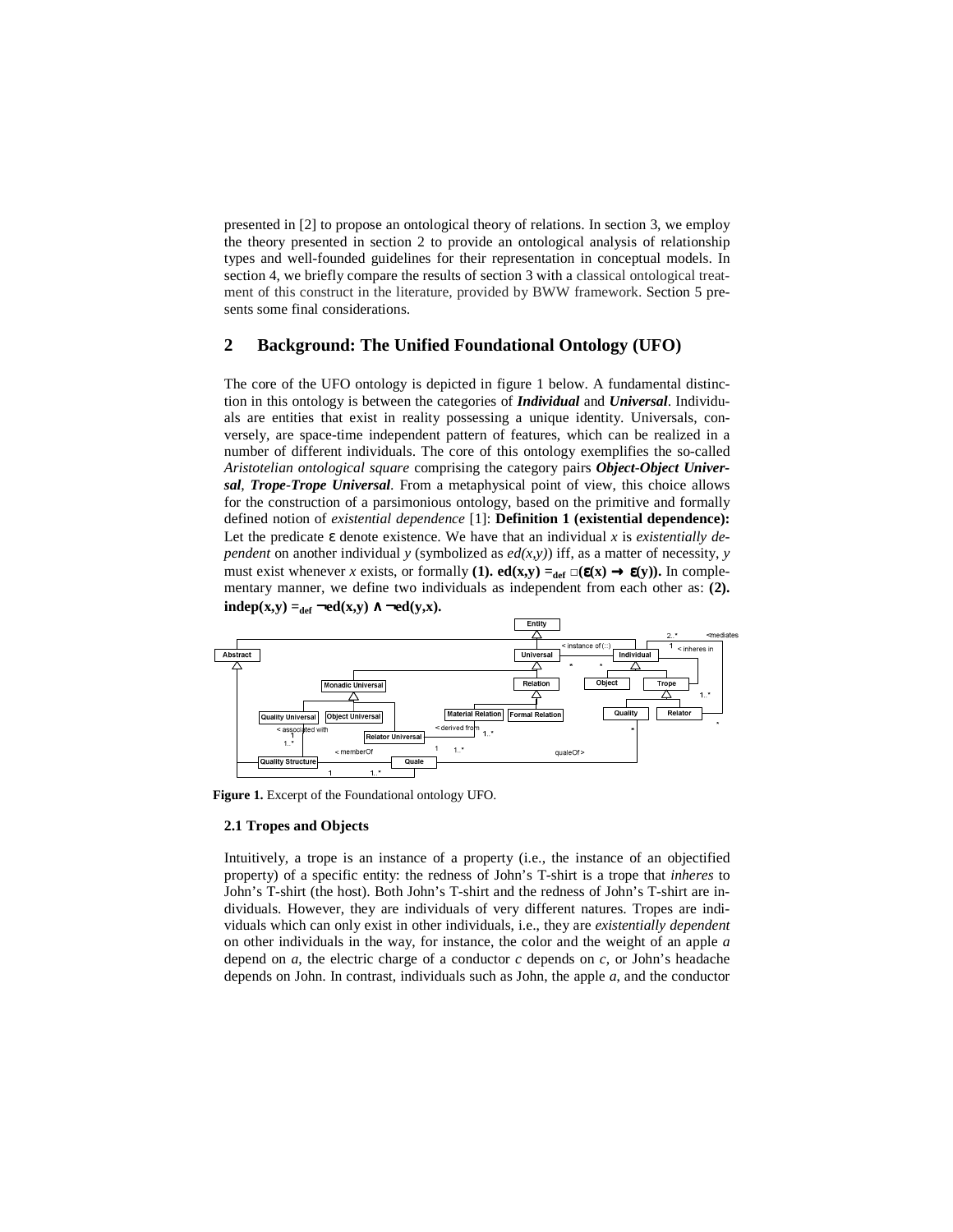*c* do not inhere in other individuals and, hence, are not existentially dependent entities in this sense. In this article, we give the name *Object* to the latter type of individual.

As discussed in [1], there is solid evidence for tropes in the literature. On one hand, in the analysis of the content of perception, tropes are the immediate objects of everyday perception. On the other hand, the idea of tropes as *truthmakers* underlies a standard event-based approach to natural language semantics. The notion of tropes employed here comprises: (a) *Intrinsic Tropes* or *Qualities*: an individualized (objectified) color, temperature, or weight, a symptom, a skill, a belief, an intention, an electric charge; (b) *Relational Tropes* or *Relators*: a kiss, a handshake, a covalent bond, a medical treatment, but also *social objects* such as an enrollment, an employment, a purchase order and a commitment or claim.

Existential dependence can also be used to differentiate intrinsic and relational tropes: qualities are dependent on one single individual; relators depend on a plurality of individuals. More technically, a special type of existential dependence relation that holds between a trope *x* and the individual *y* of which *x* depends is the relation of *inherence* (*i*). Thus, for an individual *x* to be a trope of another individual *y*, the relation  $i(x, y)$  must hold between the two. For example, inherence glues your smile to your face, or the charge in a specific conductor to the conductor itself. We then formally characterize a trope as an individual that inheres in (and, hence, is existentially dependent upon) another individual: **Definition 2 (Trope): (3). Trope(x) =def Individual(x)** ∧ ∃**y** *i***(x,y).** 

Inherence is irreflexive, asymmetric and intransitive relation. Moreover, in our framework, we adopt the so-called *non-migration* (or *non-transferability*) *principle*. This means that it is not possible for a trope *m* to inhere in two different individuals *a* and *b*: **(4).**  $\forall x, y, z$  (Trope(x)  $\land$  *i*(x,y)  $\land$  *i*(x,z)  $\rightarrow$  y = z). The unique individual *y* that a tropes *x* inheres in is termed the *bearer* of *x* and is defined as follows: **Definition 3 (Bearer of a Trope)**: **(5).**  $\beta(x) = \alpha_0 f(x)$  **i**  $i(x,y)$ . The bearer of a trope can itself be another trope. Examples include the individualized time extension, or the gravity of John's headache. The infinite regress in the inherence chain is prevented by the fact that there are individuals (namely *Objects*) that cannot inhere in other individuals**.** 

#### **2.3 Qualia and Quality Structures**

-

The feature of tropes defined by the non-migration principle (formula 4) seems at first counterintuitive. For example, if we have two particulars *a* (a red apple) and *b* (a red car), and two tropes  $r_1$  (particular redness of *a*) and  $r_2$  (particular redness of *b*), we consider  $r_1$  and  $r_2$  to be different individuals, although perhaps qualitatively indistinguishable. What does it mean then to say that *a* and *b* have the *same* color? Due to (4), sameness here cannot refer to strict (numerical) identity, but only to a qualitative one (i.e., equivalence in a certain respect). We thus distinguish between the color of a particular apple (its quality) and its 'value' (e.g., a particular shade of red). The latter is named *quale*, and describes a projection of an individual quality into a certain value space or measurement structure named a *quality structure* [1].

<sup>&</sup>lt;sup>1</sup> The iota operator (ι) used in a formula such as ιxφ was defined by Bertrand Russel and implies both the existence and the uniqueness of an individual *x* satisfying predicate ϕ.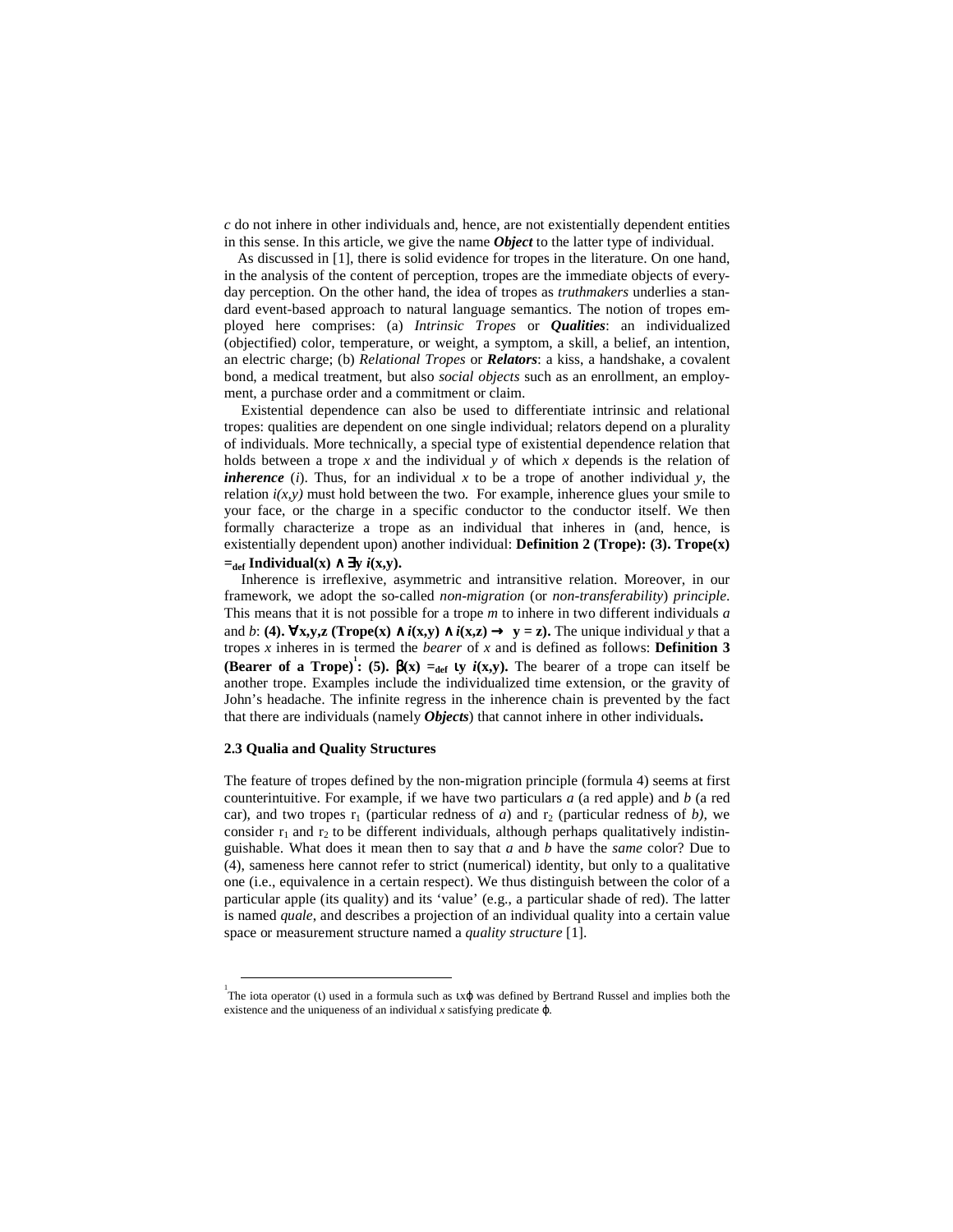An attempt to model the relation between properties and their representation in human cognitive structures is presented in the theory of *conceptual spaces* introduced in [6]. The idea is that for several perceivable or conceivable quality universals there is an associated *quality structure* in human cognition. For example, height and mass are associated with one-dimensional structures with a zero point isomorphic to the half-line of nonnegative real numbers. Other properties such as color and taste are represented by multi-dimensional structures. Moreover, [6] defends that this notion should be understood literally, i.e., quality structures are endowed with certain geometrical properties (topological or ordering structures) that constrain the relations between its constituting dimensions. For example, both the dimensions of height and mass are totally ordered structures. For an in depth discussion on the topic of quality structures and their role in conceptual modeling one should refer to [1,2].

#### **2.4. Relations and Relators**

*Relations* are entities that glue together other entities. Every relation has a number of relata as arguments, which are connected or related by it. The number of a relation's arguments is called its arity. In the philosophical literature, two broad categories of relations are typically considered, namely, material and formal relations [7,8].

*Formal relations* hold between two or more entities directly, without any further intervening individual. In principle, it includes those relations that form the mathematical superstructure of our framework. Examples include existential dependence (*ed*), inherence (*i*), subtype-of, part-of, subset-of, instantiation(::), among many others not discussed here [1]. We name these relations here *basic formal relations* [7]. However, we also classify as formal those domain relations that exhibit similar characteristics, i.e., those relations of comparison such as is taller than, is older than, knows more Greek than. We name these relations *domain formal relations*. As pointed out in [8], the entities that are immediate relata of such relations are not objects but qualities. For instance, the relation heavier-than between two atoms is a formal relation that holds directly as soon as the relata (atoms) are given. The truth-value of a predicate representing this relation depends solely on the atomic number (a quality) of each atom and the material content of heavier-than is as it were distributed between the two relata. Moreover, to quote [8], "once the distribution has been effected, the two relata are seen to fall apart, in such a way that they no longer have anything specifically to do with each other but can serve equally as terms in a potentially infinite number of comparisons".

*Material relations*, conversely, have material structure on their own and include examples such as *working at*, *being enrolled at*, and *being connected to*. Whilst a formal relation such as the one between Paul and his knowledge *x* of Greek holds directly and as soon as Paul and *x* exist, for a material relation of *being treated in* between Paul and the medical unit  $MU_1$  to exist, another entity must exist which *mediates* Paul and MU1. We name these entities *relators*. Relators are individuals with the power of connecting entities. For example, a medical treatment connects a patient with a medical unit; an enrollment connects a student with an educational institution; a covalent bond connects two atoms. The notion of relator (relational tropes) is supported by several works in the philosophical literature [7,8] and, the position advocated here is that they play an important role in answering questions of the sort: what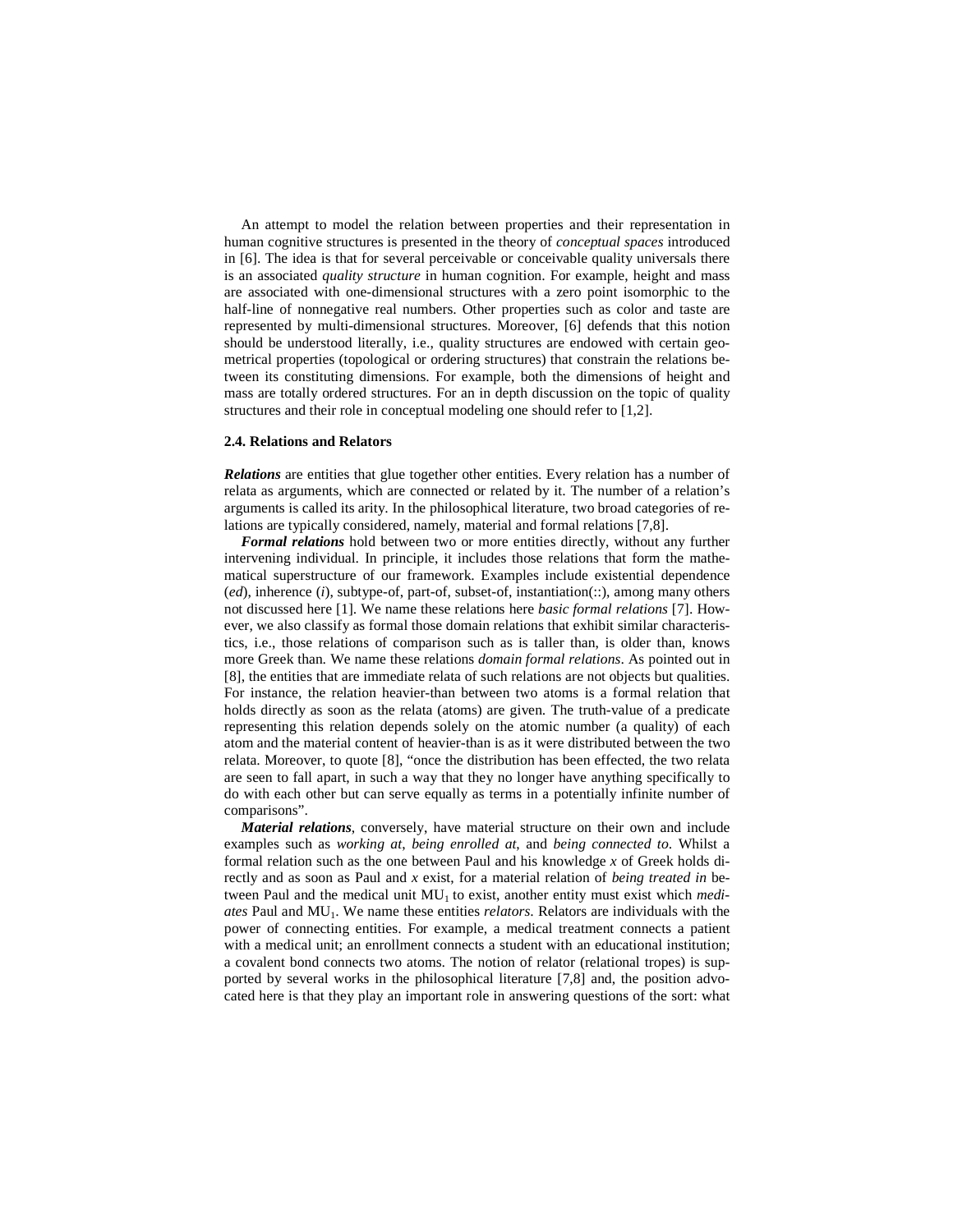does it mean to say that John is married to Mary? Why is it true to say that Bill works for Company X but not for Company Y?

An important notion for the characterization of relators (and, hence, for the characterization of material relations) is the notion of *foundation*. Foundation can be seen as a type of *historical dependence* [1], in the way that, for instance, an instance of *being kissed* is founded on an individual *kiss,* or an instance of *being punched by* is founded on an individual *punch*, an instance of *being connected to* between airports is founded on a particular flight connection.

Suppose that John *is married to* Mary. In this case, we can assume that there is an individual relator (relational trope) m<sub>1</sub> of type *marriage* that mediates John and Mary. The foundation of this relator can be, for instance, a wedding event or the signing of a social contract between the involved parties. In other words, for instance, a certain event  $e_1$  in which John and Mary participate can create an individual marriage  $m_1$ which existentially depends on John and Mary and which mediates them. The event  $e_1$ in this case is the foundation of relator  $m_1$ .

Now, let us elaborate on the nature of the relator  $m_1$ . There are many qualities that John acquires by virtue of being married to Mary. For example, imagine all the legal responsibilities and rights that John has in the context of this relation. These newly acquired tropes are intrinsic qualities of John which, therefore, inhere and are existentially dependent on him. However, these qualities also depend on the existence of Mary. We name this type of qualities *externally dependent qualities*, i.e., externally dependent qualities are intrinsic tropes that inhere in a single individual but that are existentially dependent on (possibly a multitude of) other individuals: **Definition 4 (Externally Dependent Quality):** A quality *x* is externally dependent iff it is existentially dependent of an individual which is independent of its bearer. Fornally, **(6). ExtDepQuality(x)** = $_{def}$  Quality(x)  $\land$  ∃y indep(y, $\beta(x)$ )  $\land$  ed(x,y).

In the same manner, there are also a number of individual qualities (e.g., rights and responsabilities) that Mary acquires by virtue of being married to John. Now, we can define an aggregate  $m_1$  composed of all these externally dependent qualities that share the same foundation. In this example,  $m_1$  is exactly the sum of all qualities (rights and responsabilities) acquired by John and Mary due to the same foundational event, i.e., m1 is the instance of the relational property *marriage* that mediates John and Mary and that is the *truthmaker* of propositions such as "John is married to Mary", "Mary is married to John", "John is the husband of Mary", and "Mary is the wife of John".

A relator is said to mediate (or connect) the relata of a material relation (symbolized by  $m(x, y)$ ). As discussed above, mediation is a special type of existential dependence relation or, more specifically, a sort of non-exclusive inherence (see [1] for formal details). Finally, we require that a relator mediates at least two distinct individuals, i.e., **(7).** ∀**x Relator(x)** → ∃**y,w (y** ≠ **w** ∧ *m***(x,y)** ∧ *m***(x,w)).** 

#### **2.5. Universals**

An *Object Universal* is a universal whose instances are objects (e.g., the universal Person or the universal Apple). A *Quality Universal* is a universal whose instances are individual qualities (e.g., the objectified color of this apple is an instance of the universal color, a particular headache is an instance of the universal Symptom), and a *Relator Universal* is one whose instances are individual relational tropes (e.g., the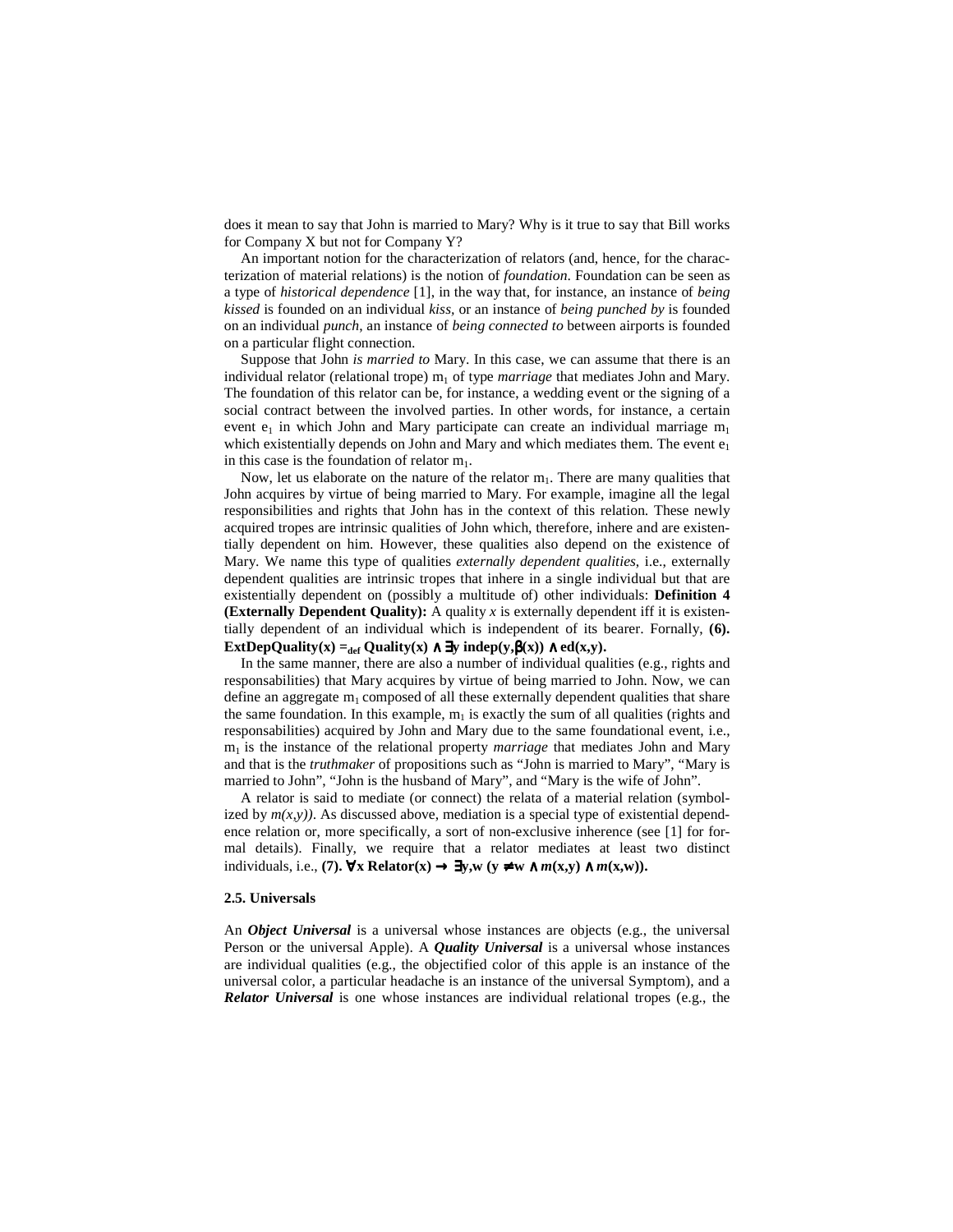particular enrollment connecting John and a certain University is an instance of the universal Enrollment). Finally, a Relation is a universal whose instances are n-tuples or related elements (e.g., being older than, being married to, being the father of).

In general, conceptual specifications (such as UML class diagrams and ER specifications) represent conceptualizations only at the type level, i.e., only universals and relations among universals are typically represented. Thus, we define the formal relations of *Characterization* and *Mediation* as the counterparts at the type level of the relations *inheres in* and *mediates*, respectively. In these definitions, the symbol :: represents the formal relation of instantiation: **Definition 5 (Characterization**): A universal U is characterized by a trope universal T iff every instance of U bears an instance of T. Formally, **(8). charac**(U,T) = $_{def}$  Universal(U)  $\land$  QualityUniversal(T) ∧∀**x (x::U** → ∃**y y::T** ∧ *i***(y,x))**; **Definition 6 (Mediation):** The mediation relation holds between a universal U and a relator universal U<sub>R</sub> iff every instance of U is *mediated by* (*m*) an instance of U<sub>R</sub>. Formally, (9). mediation(U,U<sub>R</sub>) = $_{def}$  Universal(U) ∧ **RelatorUniversal(U<sub>R</sub>**) ∧  $\forall$ **x** (**x**:**:U** → ∃**r r**::U<sub>R</sub> ∧ *m*(**r**,**x**)).

Relator universals constitute the basis for defining material relations R whose instances are n-tuples of entities. In general, a material relation R can be defined by the following schema: **Definition 7 (Material and Formal Relations):** Let  $\mathcal{O}(a_1,...,a_n)$ denote a condition on the individuals  $a_1, \ldots, a_n$ 

 $\{a_1 \dots a_n\}$ ::**R**( $U_1 \dots U_n$ )  $\leftrightarrow \bigwedge_{i \leq n} a_i$ :: $U_i \wedge \phi$  ( $a_1 \dots a_n$ )

A relation is called *material* if there is a relator universal  $U_R$  such that the condition  $\phi$ is obtained from  $U_R$  as follows:  $\phi(a_1 \ldots a_n) \leftrightarrow \exists k \ (\mathbf{k} : : U_R \wedge_{\mathbf{i} \leq n} \mathbf{m}(\mathbf{k}, a_i))$ ). In this case, we say that the relation R is derived from the relator universal  $U_R$ , or symbolically, *derivation(R,U<sub>R</sub>*). Otherwise, if such a relator universal U<sub>R</sub> does not exists, R is termed a formal relation.

We can summarize this discussion as follows: (1) we make a fundamental distinction between formal and material relations. Whilst the former hold directly between two entities without any further intervening individual, the latter are induced by mediating entities called relators. Moreover, material relations are founded by material entities in reality, typically events, which are external to their relata. Domain formal relations, in contrast, are founded in qualities which are intrinsic to the their relata and, hence, can be reduced to relations between these qualities; (2) Relators are special types of (relational) tropes, i.e., particularized relational properties and are aggregations of externally dependent qualities; (3) Externally dependent qualities exemplify the properties that an individual has in the scope of a certain material relation; (4) We explicitly differentiate a relator universal from the material relations (classes of tuples) derived from that relator universal.

## **3. An Ontological Foundation for Conceptual Modeling Relations**

In this section, we employ the set of ontological categories proposed is section 2 to analyze and provide foundations for conceptual modeling relationship types or relations. These modeling concepts are represented in practically all conceptual modeling languages. Thus, the conclusions drawn in what follows can be extended to all these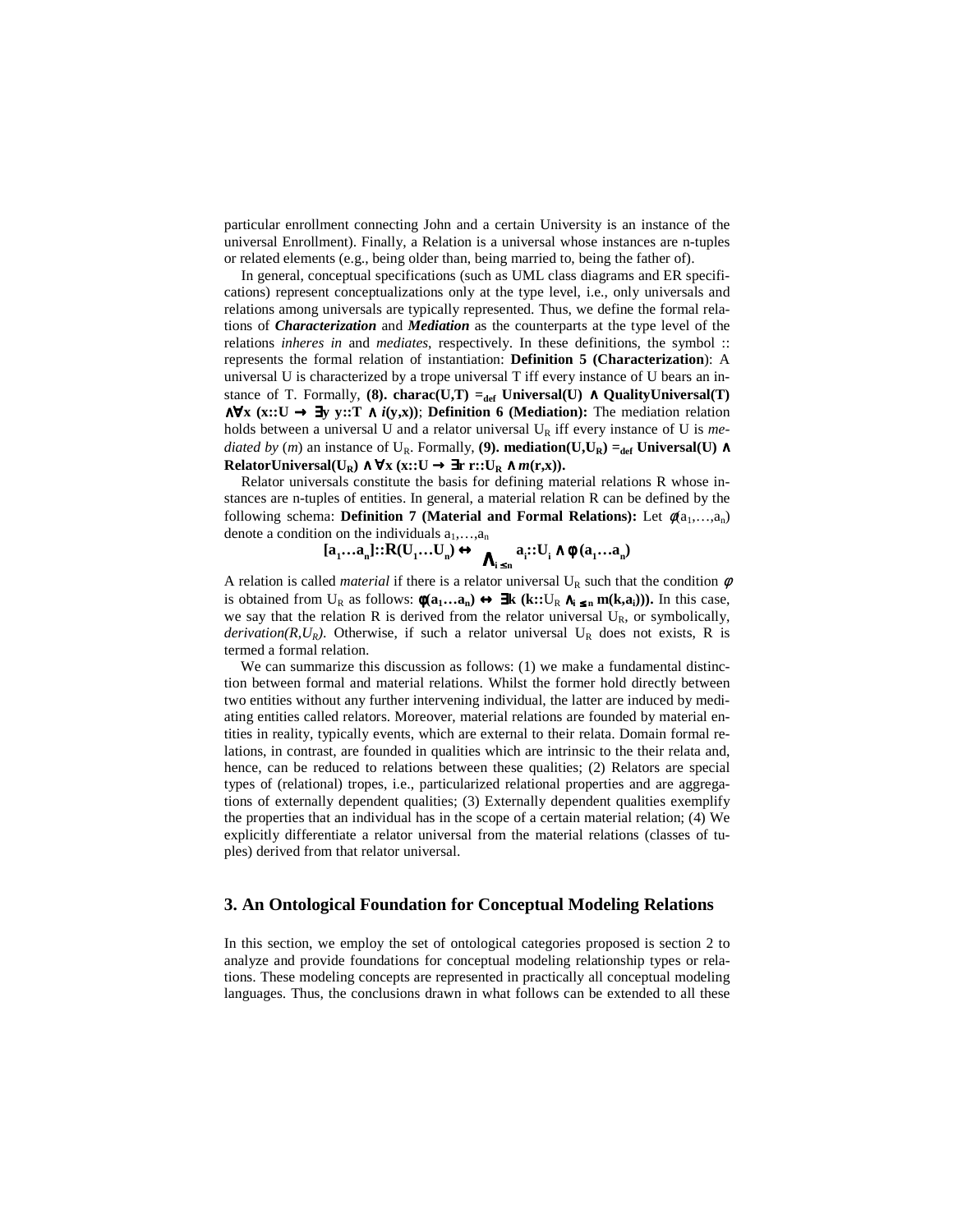languages. However, with the sole purpose of exemplification, we shall refer in the sequel to these concepts as they are represented by UML's modeling primitives.

In most conceptual modeling languages, n-ary relationship types are taken to represent sets of n-tuples. In UML, the ER concept of a relationship type is called association: *"an association defines a semantic relationship that can occur between typed instances…An instance of an association is called a link…An association declares that there can be links between instances of the associated types. A link is a tuple with one value for each end of the association, where each value is an instance of the type of the end…An association describes a set of tuples whose values refer to typed instances."*[9, p.81]. The OMG UML Specification is somehow ambiguous in defining associations. An association is primarily considered to be a 'connection', but, in certain cases (whenever it has 'class-like properties'), an association may be a class: An association class is *"[a] model element that has both association and class properties. An AssociationClass can be seen as an association that also has class properties, or as a class that also has association properties. It not only connects a set of classifiers but also defines a set of features that belong to the relationship itself and not to any of the classifiers."*[9, p.118].

#### **3.1 Representing Formal and Material Relations**

An association A between the classes  $C_1, \ldots, C_n$  of a conceptual model can, in principle, be understood in our framework as a relation *R* between the corresponding universals  $U_1, \ldots, U_n$  whose extension consists of all tuples corresponding to the links of A. However, current conceptual modeling languages (including UML) do not distinguish between formal and material relations. In figure 2, an example of a formal relation is the relation of *temporal precedence* between Symptoms. In this model, the unstereotyped classes (Person, Patient and Medical Unit) represent object universals; the quality universal Symptom is represented by a class with the corresponding stereotype; Finally, the intrinsic property *start date* of a symptom (a universal whose instances are qualities of a quality) is not represented directly but instead by its associated quality structure, the tridimensional *DateDomain*. The representation rules used in this model amount to the modeling profile proposed in [1,2] and are discussed in depth there.



Figure 2. Representing Objects, Qualities, Quality Structures and Relations.

It is easy to see that the relation of *Precedence* in figure 2 is a domain formal relation since it is completely reducible to intrinsic qualities of the involved relata. It is common in conceptual modeling and knowledge representation languages that a number of formal meta-properties (e.g., reflexivity, symmetry, transitivity) are defined for relationships (e.g., OWL, F-LOGIC). In the specific case of *precedence*, these metaproperties are irreflexivity, anti-symmetry and transitivity and, hence, precedence is a strict *partial ordering* relation between symptoms that depends only on the starting date of each of them. Can we provide an explanation for these meta-properties?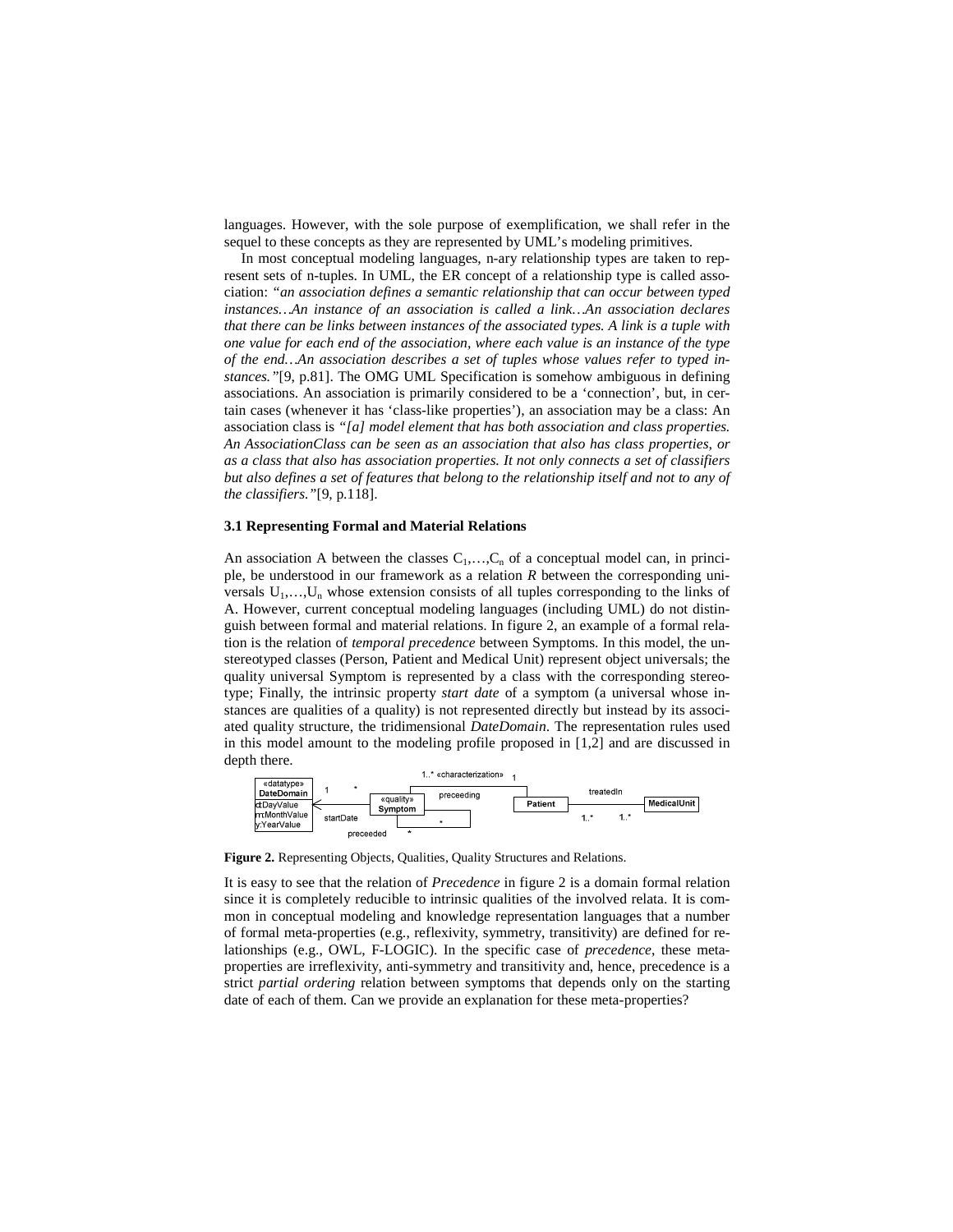As we have discussed in section 2, the immediate relata of domain formal relations are not objects but qualities. Take, for example, the relations of *taller than*, *heavier than* and *precedence*. All these relations can be reduced to relations between qualities: x is *taller than* y iff height(x) > height(y); x is *heavier than* y iff weight(x) > weight(y); x *preceeds* y iff startDate(x) < startDate(y), in which *height*, *weight* and *startDate* are attribute functions mapping the objects x and y to the corresponding qualia. All three quality structures involved in these expressions have a linear structure *ordered* by the < relation. By making this analysis explicit, it becomes evident that *precedence* is an ordered relation *because* the qualities founding this relation are associated with a *ordered* quality structure. In general, we can state that the metaproperties of a *formal relation*  $R_F$  can be derived from the meta-properties of the relations between qualia associated with the qualities founding this relation  $R_F$ .

Now, take for instance the relation *treatedIn* between Patient and Medical Unit in figure 2. This relation requires the existence of a third entity, namely an individual Treatment mediating a particular Patient and a particular Medical Unit in order for the relation to hold, i.e., it is an example of a material relation. There is a specific practical problem concerning the representation of *material relations* as standard associations as depicted in figure 2. This problem, mentioned in [10], is caused by the fact that the standard notation for associations collapses two different types of *multiplicity constraints*. In this particular example, the model represents that each Patient can be treated in *one-to-many* Medical Units and that each medical unit can treat *one-tomany* patients. However, this statement is ambiguous since many different interpretations can be given to it, including the following: (i) a patient is related to only one treatment in which possibly several medical units participate; (ii) a patient can be related to several treatments to which only one single medical unit participates; (iii) a patient can be related to several treatments to which possibly several medical units participate; (iv) several patients can be related to a treatment to which several medical units participate, and a single patient can be related to several treatments. The cardinality constraint that indicates how many patients (or medical units) can be related to one instance of Treatment is named *single-tuple* cardinality constraint. *Multiple-tuple* cardinality constraints restrict the number of treatments a patient (or medical unit) can be related to.



**Figure 3.** Explicit representation of single-tuple and multiple-tuple cardinality constraints.

How shall we represent a material relation in a conceptual modeling language such as UML such that the aforementioned problem could be addressed? Let us follow for now this (tentative) principle: a material relation  $R_M$  of the domain may be represented in a conceptual model by representing the relator universal associated with the relation as an association class. By applying this principle to the treatedIn relation aforementioned we obtain the model of figure 3. In this model, by modeling the relator universal *Treatment* as an association class one can explicitly represent both types of cardinality constraints.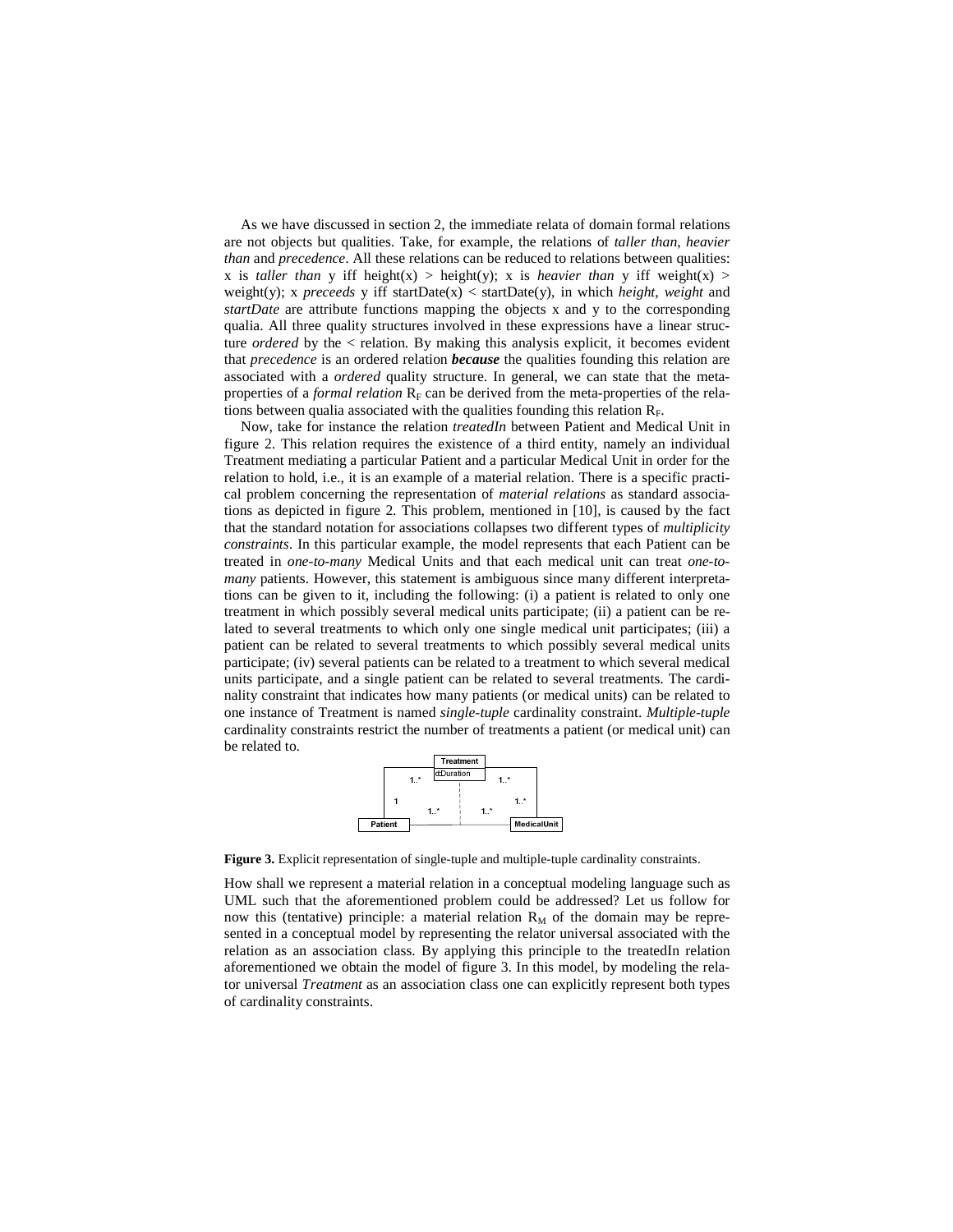The reader should notice that the aforementioned problem is not at all specific to this case. For another example of a situation where this problem arises see figure 4.a. In this case, the (material) relation statement is that: (a) a customer *purchases* one-tomany purchase items from one-to-many suppliers; (b) a supplier supplies one-tomany purchase items to one-to-many customers; (c) a purchase item can be bought by one-to-many customers from one-to-many suppliers. *PurchaseFrom* is a material relation induced by the relator universal *Purchase*, whose instances are individual purchases. Therefore, we have that  $[a_1,a_2,a_3]$ :: R<sub>purchFrom</sub>(Customer, PurchaseItem, **Supplier)** ↔ **a1::Customer** ∧ **a2::PurchaseItem** ∧ **a3::Supplier** ∧ ∃**p (p::Purchase**   $\wedge m(p, a_1) \wedge m(p, a_2) \wedge m(p, a_3)$ . In other words, for this relation to hold between a particular Customer, a particular PurchaseItem, and a particular Supplier, they must be mediated by the same Purchase instance.



**Figure 4.** Example of a material relation with ambiguous (a-left) and (b) with explicit representation of cardinality constraints.

Once more, we can see that the specification in figure 4.a collapses single-tuple and multiple-tuple cardinality constraints. For this reason, thereare several possible ways of interpreting this model, including the following: (i) In a given purchase, a Customer participates by buying many items from many Suppliers and a customer can participate in several purchases; (ii) In a given purchase, many Customers participate by buying many items from many Suppliers, and a customer can participate in only one purchase; (iii) In given purchase, a Customer participates by buying many items from a Supplier, and a customer can participate in several purchases; (iv) In given purchase, many Customers participate by buying many items from a Supplier, and a customer can participate in several purchases. By depicting the Purchase universal explicitly (such as in figure 4.b), we can make explicit the intended interpretation of the material PurchaseFrom relation, namely, that in a given purchase, a Customer buys many items from a Supplier. Both customer and supplier can participate in several purchases. Although a purchase can include several items, each item in this model is a unique exemplar and, hence, can only be sold once.

Now it is important to emphasize that this problem is specific to material relations. Formal relations are represented by sets of tuples, i.e., an instance of the relation is itself a tuple with predefined arity. In formal relations, cardinality constraints are always unambiguously interpreted as being *multiple-tuple*, since there is no point in specifying single-tuple cardinality constraints for a relation with predefined arity. Hence, formal relations can be suitably represented as standard UML associations. One should notice that the relations between Patient and Treatment, and Medical Unit and Treatment are formal relations between universals (*mediation*). This is important to block the infinite regress that arises if material relations were required to relate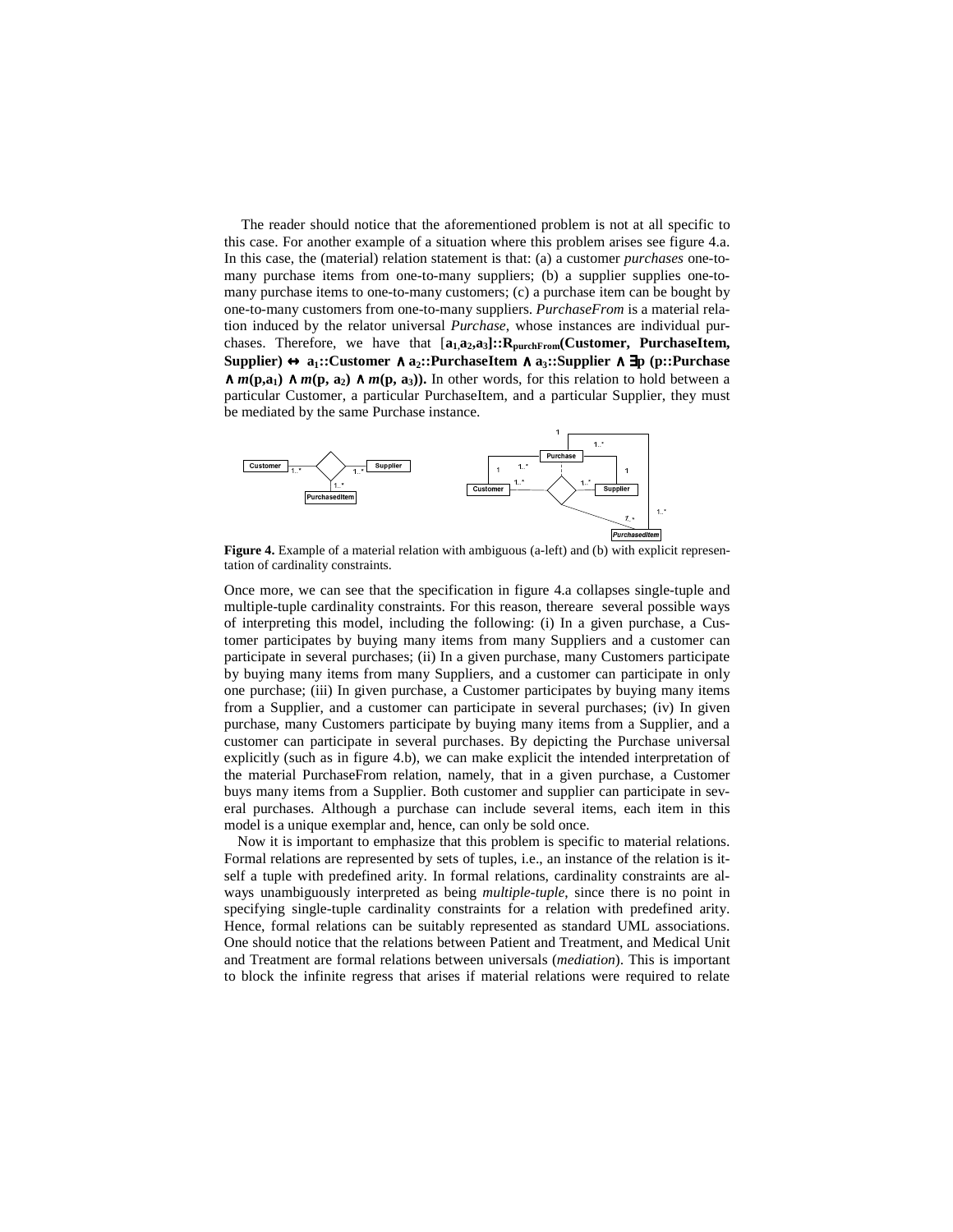these entities. The same holds for the pairwise associations between Customer, Supplier and PurchaseItem, on one hand, and Purchase on the other.

#### **3.2 An alternative to Association Classes**

At first sight, it seems to be satisfactory to represent a material relation by using an association class to model a relator universal that induces this relation. Nonetheless, the interpretation of this construct in UML is quite ambiguous w.r.t. defining what exactly counts as instances of an association class. We claim that the association class construct in UML exemplifies a case of *construct overload* in the technical sense discussed in [11]. This is to say that there are two distinct ontological concepts that are represented by this construct.

To support this claim, we make use of the following (overloaded) semantic definition of the term as proposed by the pUML (precise UML) community: "an associaton class can have as instances either (a) a n-tuple of entities which classifiers are endpoints of the association; (b) a  $n+1$ -tuple containing the entities which classifiers are endpoints of the association plus an instance of the objectified association itself" [12]. Take as an illustration the association depicted in figure 3. In case (a), *TreatedIn* can be directly interpreted as a *relation*, whose instances are pairs *[a,b]*, whereas *a* is patient and *b* is medical unit. In this case, *[a,b]* is an instance of TreatedIn iff there is a relator Treatment connecting *a* and *b*. In interpretation (b), *TreatedIn* is what is named in [3] a *Factual Universal*. In short, if the relator r connects (mediates) the entities  $a_1,...,a_n$  then this yields a new individual that is denoted by  $\langle r: a_1,...,a_n \rangle$ . Individuals of this latter sort are called *material facts*. For every relator universal R there is a set of facts, denoted by *facts*(R), which is defined by the instances of R and their corresponding arguments. Therefore, an instance of *TreatedIn* in this case could be the material fact  $\langle t_1: John, MedUnit_{\#1} \rangle$ , whereas John is a Patient, MedUnit<sub>#1</sub> is a Medical Unit and  $t_1$  is a treatment relator.

As a trope, a relator can bear other tropes. For example, in figure 3 the temporal duration of a Treatment is a quality of the latter. Moreover, a relator can also be mediated by other relators such as, for instance, a relator universal *Payment* whose instances connect particular Treatments and Payers. For these reasons, between the two aforementioned interpretations for association classes, we claim that interpretation (b) should be favored, since it allows for the explicit representation of relators and their possible intrinsic and relational properties. However, there is still one problem with this representation in UML. Suppose that treatment  $t_1$  mediates the individuals John, and the medical units MedUnit $_{#1}$  and MedUnit $_{#2}$ . In this case, we have as instances of the association class Treatment both facts  $\langle t_1$ : John, MedUnit<sub>#1</sub> $\rangle$  and  $\langle t_1$ : John, Me $dUnit_{\#2}$ . However, this cannot be represented in such a manner in UML. In UML,  $t_1$ is supposed to function as an object identifier for a unique tuple. Thus, if the fact  $\langle t_1 \rangle$ : John, MedUnit<sub>#1</sub> $\rangle$  holds then  $\langle t_1: John, MedUnit_{#2} \rangle$  does not, or alternatively, John and MedUnit $_{\#2}$  must be mediated by another relator. These are, nonetheless, unsatisfactory solutions, since it is the very same relator Treatment that connects one patient to a number of different medical units.

We therefore propose to represent relator universals explicitly as in figure 5. This model explicitly distinguishes the two entities: relator universals are represented by the stereotyped class «relator»; material relations are represented by a derived UML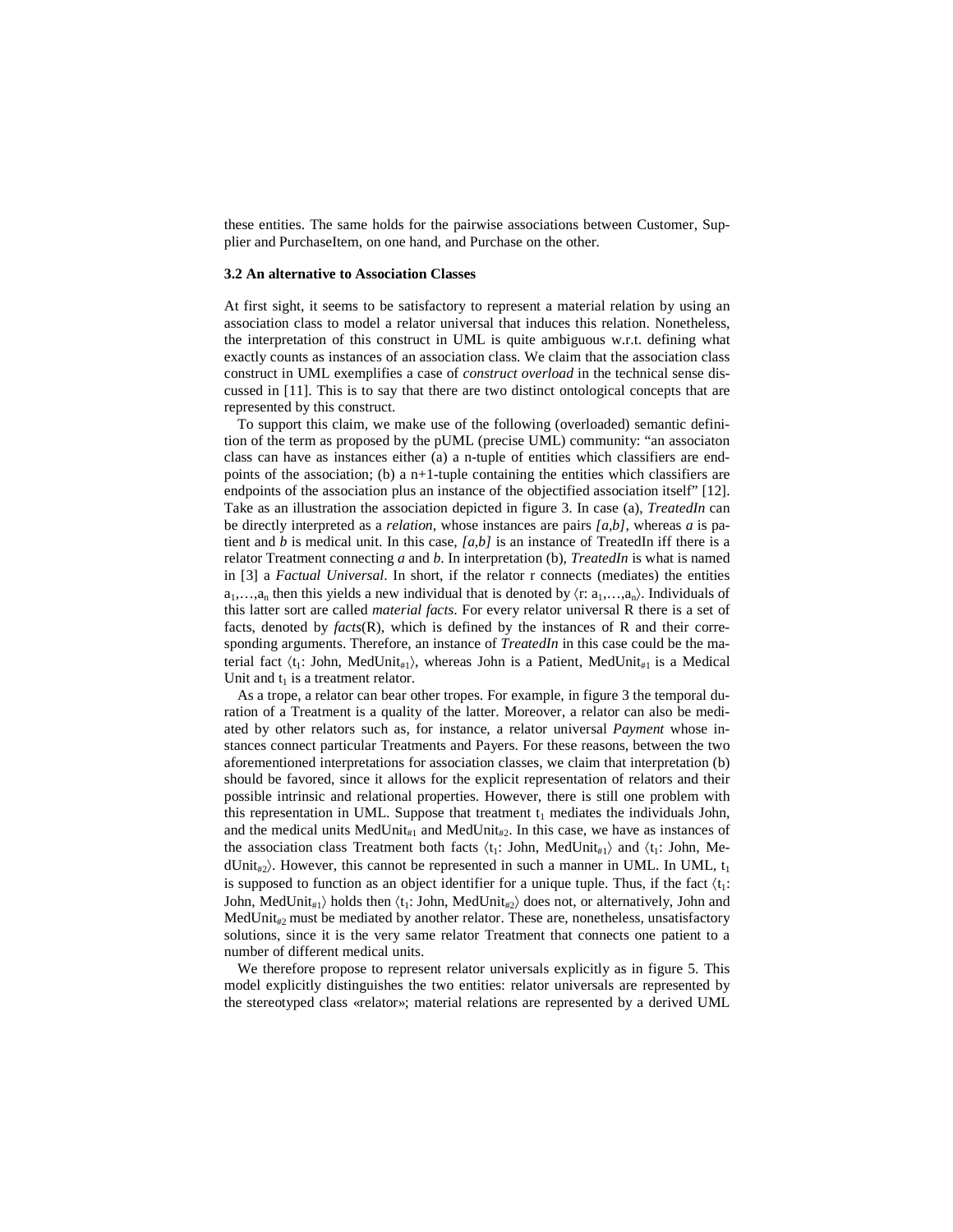association stereotyped as «material». The dashed line between a material relation and a relator universal, represents that the former is derived from the latter (see *derived from* relation in section 2.5). To mark this difference to the similar graphic symbol in UML, we attach a black circle in the relator universal end of this relation. In this figure, a particular Treatment is existentially dependent on a single Patient and in a (immutable) group of medical units. This would mean in UML that for every association representing an existential dependency relation between a trope and the individual it depends on, the association end should have the *frozen* meta-attribute set to *true* on the side of the latter. This compound modeling construct should replace the ambiguous association class construct in UML. Unlike in figure 3, the entities representing a relator universal (the stereotyped class that replaces an association class), and the material relation (the association itself) are distinct entities. In fact, the latter is completely derived from the former (see definition 7). For instance, the relator universal Treatment and the material relation TreatedIn represent distinct entities and can possibly have different cardinalities, since the same relator  $t_1$  can connect both the entities in [John, MedUnit $_{\#1}$ ] and [John, MedUnit $_{\#2}$ ]. Nonetheless, the cardinality constraints of TreatedIn can be completely deduced from the existential dependency relations (*mediation*) between Treatment and the universals whose instances are the



**Figure 5.** Model with explicit representation of a Relator Universal, a Material Relation, and a (formal) derivation relation between the two.

The benefits of this approach are even more evident in the case of n-ary relations with  $n > 2$ . Take the UML representation of a ternary relation in figure 4. In this specification, we are forced to represent the minimum cardinality of zero for all association ends. As explained in the UML specification [9, p.82]: *"For n-ary associations, the lower multiplicity of an end is typically 0. If the lower multiplicity for an end of an nary association of 1 (or more) implies that one link (or more) must exist for every possible combination of values for the other ends"*. As recognized by the UML specification itself, n-ary associations in which there are tuples for every possible combination of the cross-product of the extension of the involved classes are atypical. Thus, in the majority of cases, the UML notation for n-ary associations completely looses the ability of representing real minimum cardinality constraints. Furthermore, as empirically demonstrated in [13], conceptual models without optional properties (minimum cardinality constraints of zero) lead to better performance in problem-solving tasks that require a deeper-level understanding of the represented domain.

The results of this section can be summarized in the following principle regarding the representation of formal and material relations in a conceptual model: In a conceptual model, any domain formal relation universal  $R_F$  may be directly represented as a standard association whose links represent the tuples in the extension of  $R_F$ . Conversely, a material relation  $R_M$  of the domain may be represented by a complex construct composed of: (i) *a class* stereotyped as «relator» representing the *relator uni-*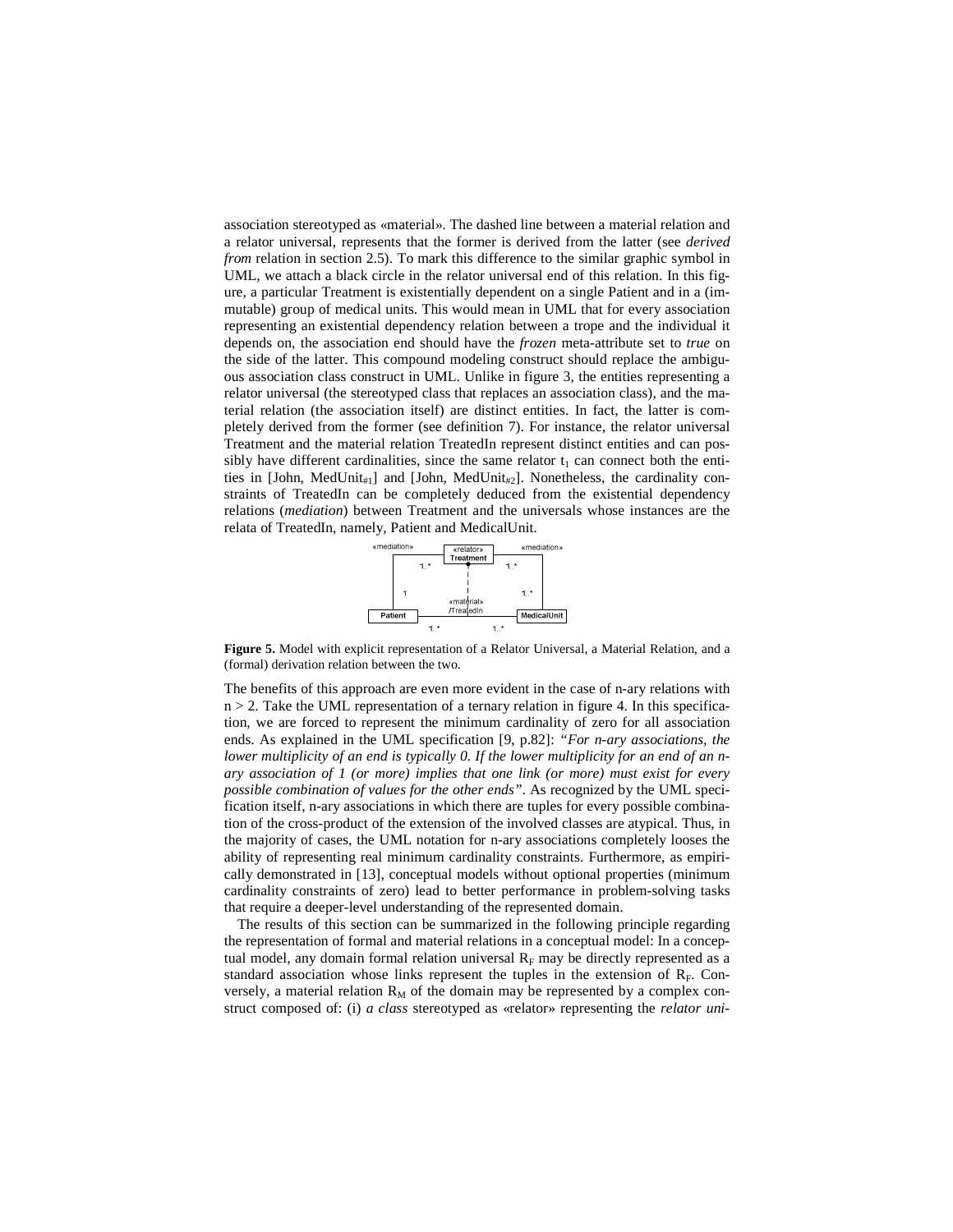*versal*. The relator universal is associated to classes representing mediated entities via associations stereotyped as «mediation»; (ii) a standard association stereotyped as «material» representing a material relation whose links represent the tuples in the extension of  $R_M$ ; (iii) a dashed line with a black circle in one of the ends representing the formal relation of derivation between  $R_M$  and the relator universal it derives from.

# **4 A Critical Comparison to the BWW Approach**

The approach found in the literature that is closest to the one presented here is the socalled BWW approach presented in  $(e.g., [5,11,14])$ . In these articles, the authors report their results in mapping common constructs of conceptual modeling to an upper level ontology. Their approach is based on the BWW ontology, a framework created by Wand and Weber on the basis of the original metaphysical theory developed by Mario Bunge in [15].

In BWW, a property whose existence depends only on a single thing is called an *intrinsic property*. A property that depends on two or more things is called a *mutual property*. These concepts are analogous to our notions of *intrinsic* and *relational trope universals*. Nevertheless, in our approach properties are instantiated. Thus, our intrinsic properties can be better defined as universals whose instances inhere in a single individual, while relational properties are universals whose instances mediate multiple individuals. This marks an important distinction between the two approaches.

As demonstrated in [2], the ontological position behind the BWW approach (inherited from Bunge) is the *substance-attribute view*, whilst ours is a *trope-theoretical* one. Two consequences of their particular ontological choice are: (i) the denial of the existence of instances of properties; (ii) and the consequence denial of properties of properties (i.e., higher order properties). Thus, in BWW, only things (objects) possess properties. In particular, for the case of relational properties, this dictum leads to the following modeling principle: "Associations should not be modeled as classes" (rule 7 in [14]). This claim is not only perceived as counterintuitive by conceptual modeling practitioners (as shown by  $[16,17]$ ), but, as discussed in depth  $[1,2]$ , it is also controversial from a metaphysical point of view and puts BWW in a singular position among the foundational ontologies developed in the realm of computer science. Moreover, even if both ontological choices were deemed equivalent, there are a number pragmatic reasons for defending the acceptance of property instances and, hence, in favor of accepting also the representation of non-object universals as conceptual modeling types [1,2]. Examples include the proper representation of weak entities and structured datatypes [2] and, to cite an example demonstrated here, the explicit representation of relator universals (relational properties), which allows for the disambiguation of single-tuple and multiple-tuple cardinality constraints in associations.

To provide one more example of the importance of relators in conceptual modeling, suppose the situation in which one wants to model that *students* are *enrolled* in *universities* starting on a certain date. Following the proscription of mutual properties being modeled as entity types, Wand and colleagues propose an alternative model for this situation depicted in Figure 6.a [5].

We claim that it is rather counterintuitive to think about a model of this situation in these terms. According to [5], relationships representing mutual properties are equivalent to n-ary attribute predicates. In this case, what is startDate supposed to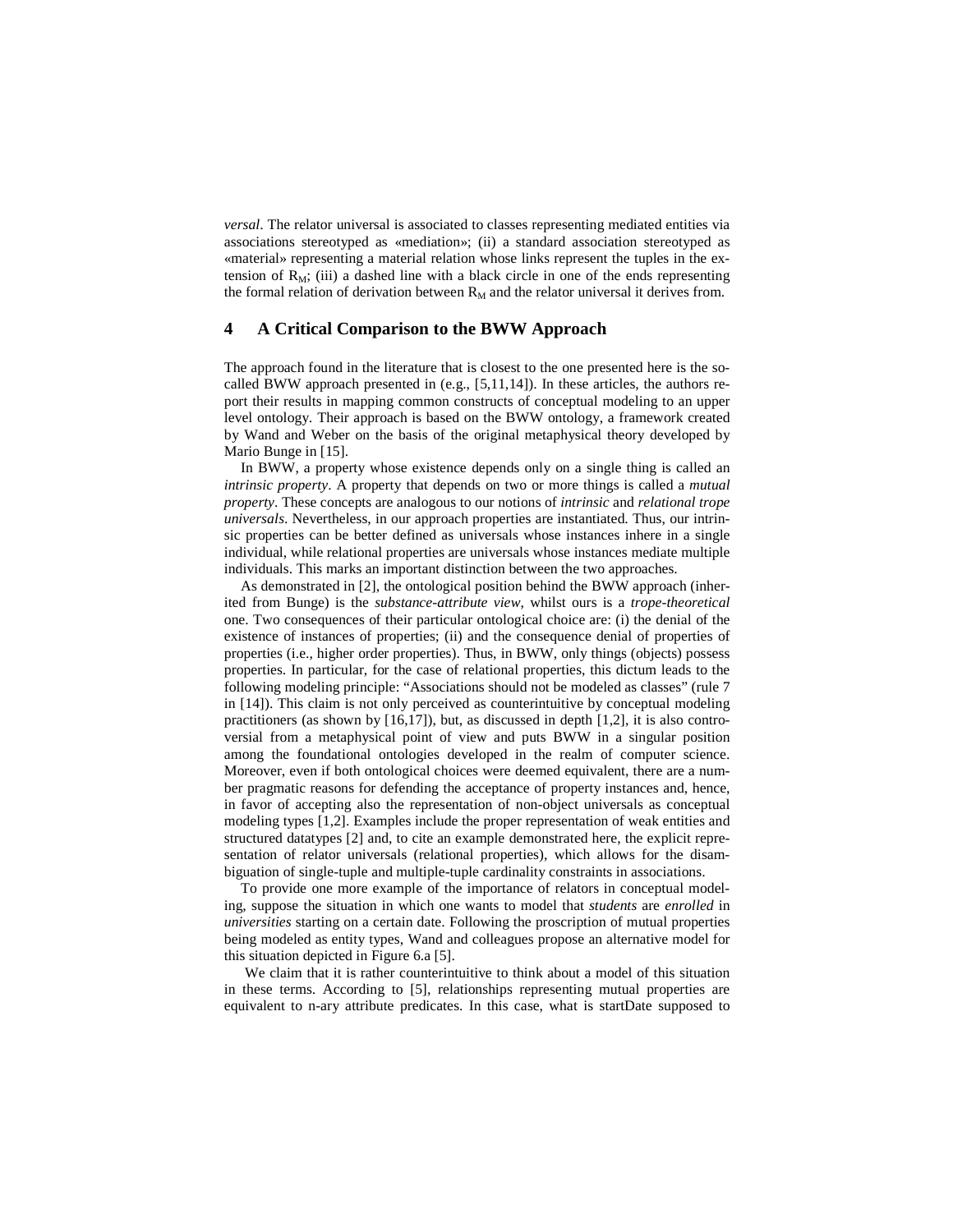stand for? Is it a binary predicate that holds, for example, for John and UFES, like in *startDate (John, UFES)*? This seems to be an absurd conclusion. Thus, startDate should at least be a ternary predicate applied to, for instance, *startDate (John, UFES, 14-2-2004).* Now, suppose that there are many predicates like this one relating a student and a university. For example, the *start-date of writing the thesis*, the *start-date of receiving a research grant*, etc. We believe that, in this case, the authors would propose to differentiate the startDate depicted in figure 6.a by naming it *start-DateofEnrollment*. But does not this move make it obvious that *startDate* is actually a property of the enrollment? In our approach, this can be explicitly modeled such as in figure 6.b. In contrast to figure 6.a, the model of 6.b makes an explicit distinction between a closed-linked relation between student and university and an indirect relation between student and start date.



Figure 6. (a-left) An alternative modeling of "properties of properties" in the BWW approach (from [5]); **(b)** The representation of "properties of properties" in our approach.

### **5 Final Considerations**

This article proposes an ontological theory of relations which makes a fundamental distinction between two different categories, namely, formal and material relations. This theory shows that only material relations stand for bonafide ontological relational properties (relational tropes or relators). Domain formal relations, in contrast, are simply useful logical constructions which do not stand for genuine properties of the things themselves but, instead, for the way we talk about these things. It is important to highlight that the theory presented here deals with domain relations as opposed to relations that form the meta-level structure of a modeling framework such as *parthood*, *generalization/specialization*, *participation* (in processes), *existential dependence*, among others. In our approach, these meta-relations have been formally treated elsewhere [1,3].

Making the aforementioned distinction explicit is important from an ontological point of view since the very nature of these categories is uncovered. However, this also bears important consequences from a modeling perspective. Deciding whether an n-ary term in the universe of discourse stands for a formal or material relation and, deciding which is the foundation of these relations, amounts to eliciting the very meaning of these terms. On one hand, uncovering the intrinsic tropes and associated quality structures underlying a domain formal relation can explain which are the formal meta-properties which should be described for that relation. On the other hand, recognizing and representing the relator universal underlying a material relation helps